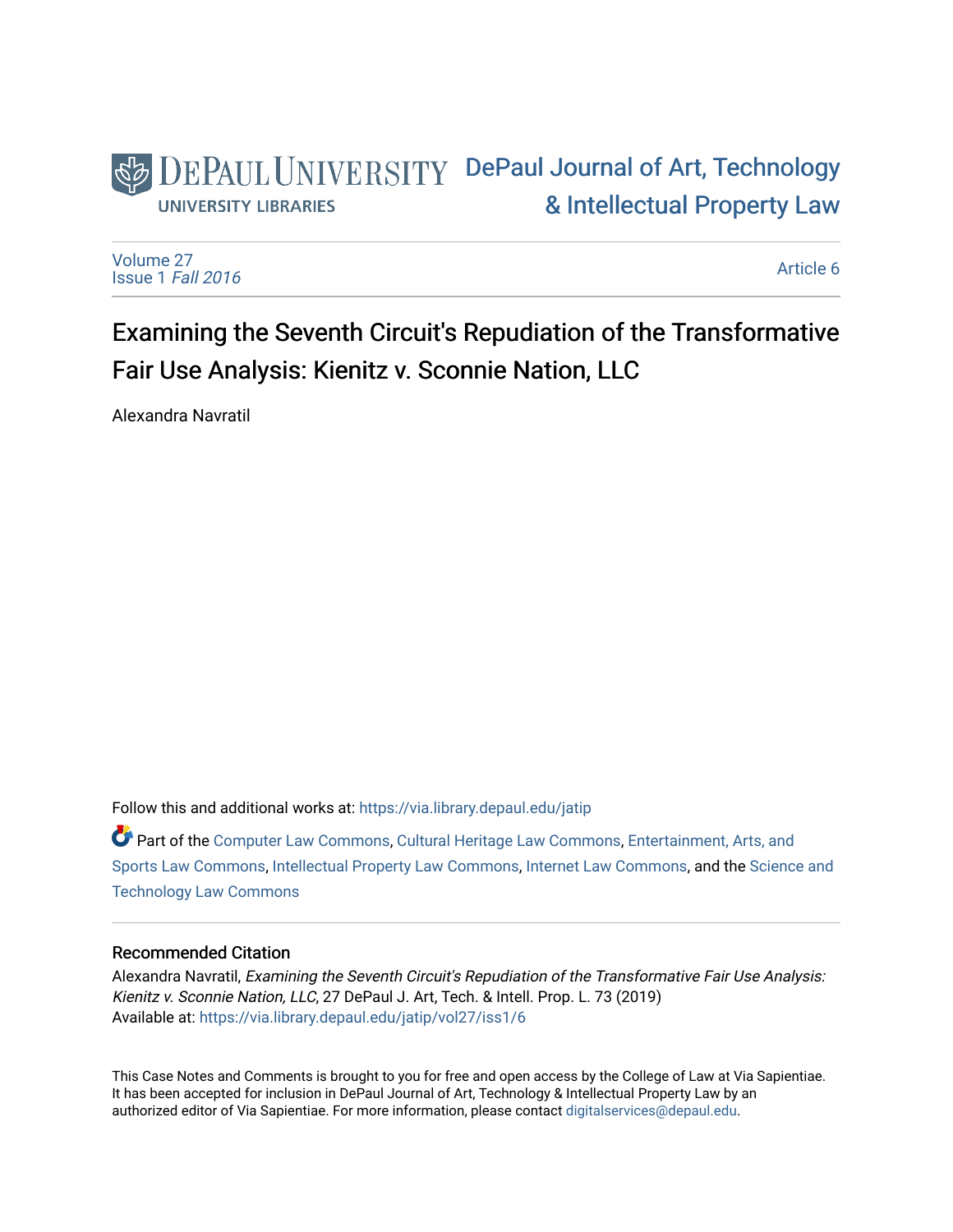# **EXAMINING THE SEVENTH CIRCUIT'S REPUDIATION OF THE TRANSFORMATIVE FAIR USE ANALYSIS: KIENITZ V. SCONNIE NATION, LLC.**

# **I. INTRODUCTION**

Fair use is often regarded as an inconsistent doctrine because although it is significant to United States copyright law, there are many elements of the fair use analysis that are greatly disputed. Fair use has been unpredictable and varied in its application among the circuits. As technology continues to application among the circuits. advance, new innovation increasingly necessitates the reimagining and reinterpretation of what is copyrightable. To this end, and to help enhance the predictability of fair use analysis in future jurisprudence, it is important to have a national standard grounded in Supreme Court precedent.

This article argues that although *Kienitz v. Sconnie Nation, LLC* was correctly decided, the rationale of the opinion is flawed and does not serve to clarify the confusion regarding the fair use analysis going forward. In Section **II,** this article will review the background of fair use, from its common law origins to its codification, and will address informative case law. In Section III, this article will argue that the *Kienitz* opinion is incorrect in its assertion that the "transformative use" analysis will impinge on the protected right of derivative works because the rise of protected right of derivative works because the rise transformative use analysis can be understood as an outcome of Congressional desire to craft a broad fair use statute that would allow judges case-by-case discretion. Furthermore, the section argues that the *Kienitz* opinion is flawed for favoring the market effect factor over the transformative use factor because of the inherent flaws in the market effect analysis. Section IV discusses the future implications of the *Kienitz v. Sconnie Nation, LLC* decision on fair use jurisprudence, both within and outside the Seventh Circuit Court of Appeals, before concluding the overall discussion.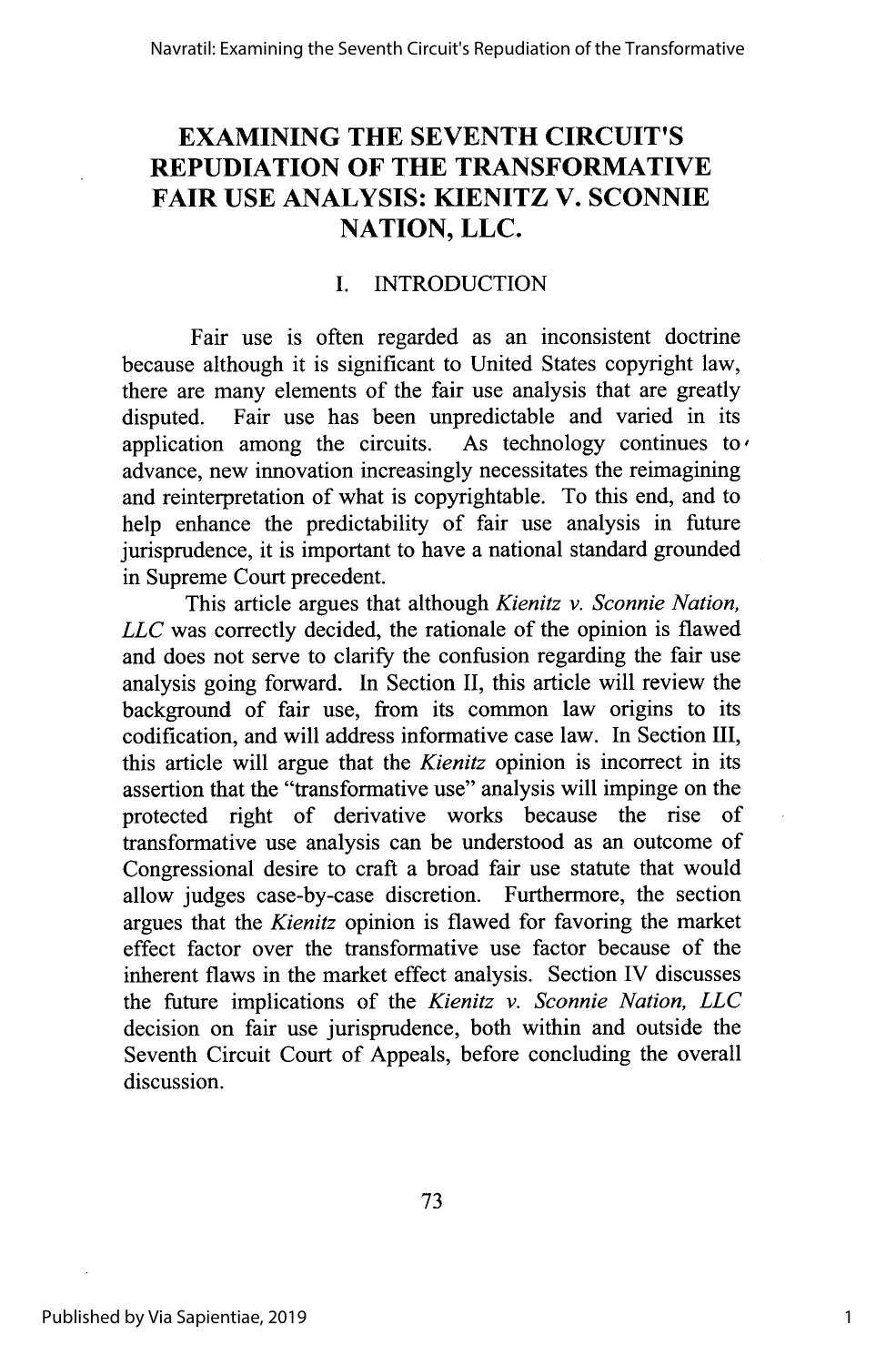74

#### *DEPAUL J. ART, TECH. & IP LAW* [Vol.XXVII:73

#### **II. BACKGROUND**

One perspective promulgated **by** legal scholars is that the fundamental impetus of American copyright law is utilitarianism.' Under utilitarian theory, copyright law grants exclusive rights for a limited amount of time to authors as an incentive to create works for the benefit of society.<sup>2</sup> Without guaranteed rights in their creative production, authors would face the problem of free riding, effectively preventing them from profiting from their own works.<sup>3</sup> The utilitarian theory is reflected in the Copyright Clause of the Constitution, which allows Congress to give authors and creators exclusive rights to their works in order to "...promote the Progress of Science and useful Arts."<sup>4</sup> The Copyright Clause, however, necessitates limitations on the rights provided to authors.<sup>5</sup> In order to balance the interests of promoting the public welfare without diminishing the incentive to create, copyright law excuses a specific subset of third-party unauthorized use of copyrighted works as "fair use."<sup>7</sup> The fair use doctrine is a practical doctrine because it serves to promote continuous creation; however, a use is not fair if it significantly weakens the value of the original copyrighted work.

Fair use has an important and lengthy history in American copyright jurisprudence. Fair use originally existed as part of judge-made common law, but the factors that are recognizable

i William M. Landes **&** Richard **A.** Posner, *An Economic Analysis of Copyright Law,* **18 J. LEGAL STUD. 325, 326 (1989).**

<sup>2</sup>*See* Harper **&** Row, Publishers, Inc. v. Nation Enter's, 471 **U.S.** *539, 558* **(1985) ("By** establishing a marketable right to the use of one's expression, copyright supplies the economic incentive to create and disseminate ideas."). **3** Jeanne **C.** Fromer, *Market Effects Bearing on Fair Use,* **90** WASH. L. REV. **615, 620 (2015).**

<sup>4</sup>**U.S. CONST.** art. **1,** *§* **8, cl. 8.**

<sup>&</sup>lt;sup>5</sup> Mark A. Lemley, *The Economics of Improvement in Intellectual Property Law,* **75** TEX. L. REV. **989, 997,** 1014 **(1997).**

**<sup>6</sup>** Twentieth Century Music Corp. v. Aiken, 422 **U.S. 151, 156 (1975)** ("The immediate effect of our copyright law is to secure a fair return for an 'author's' creative labor. But the ultimate aim is, **by** this incentive, to stimulate artistic creativity for the general public **good...** the Copyright Act must be construed in light of this basic purpose.")

**<sup>&#</sup>x27; 17 U.S.C.** *§* **107** (2012).

**<sup>8</sup>** *See generally* Campbell v. Acuff-Rose Music, Inc., **510 U.S. 569, 576** (1994).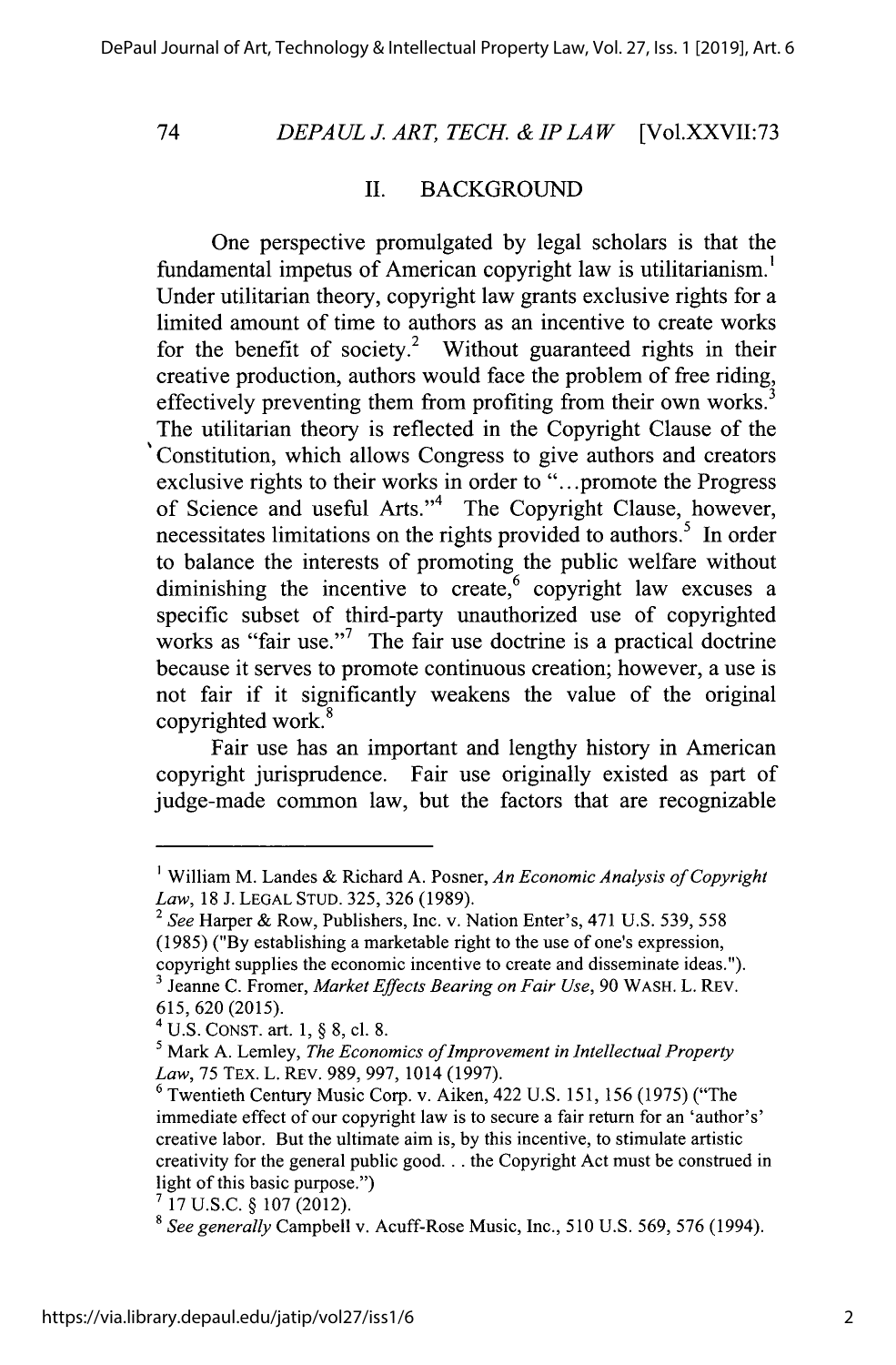today were first outlined by Justice Story in 1841,<sup>9</sup> and evolved into the statutory factors codified into the Copyright Act of **1976.10** The non-exclusive factors considered in the fair use analysis are:

- **(1)** The purpose and character of the use, including whether such use is of a commercial nature or is for nonprofit educational purposes;
- (2) The nature of the copyrighted work;
- **(3)** The amount and substantiality of the portion used in relation to the copyrighted work as a whole;
- (4) The effect of the use upon the potential market for or value of the copyrighted work.<sup>11</sup>

The legislative history of the fair use defense highlights the intent  $\tau$ of Congress that "there is no disposition to freeze the doctrine in the statute,"<sup>12</sup> showing that fair use is meant to be a flexible analysis adaptive to many scenarios. Congressional records underscore that "beyond the very broad statutory explanation of what fair use is and some of the criteria applicable to it, the courts must be free to adapt the doctrine to particular situations on a caseby-case basis."<sup> $13$ </sup> After fair use was codified in the Copyright Act of **1976,** judges nonetheless continued to face many uncertainties about how to approach the fair use analysis. $^{14}$ 

In the early 1980s, the Supreme Court first addressed fair use with regard to commercial uses, affirming in two decisions that<br>commercial uses are considered presumptively unfair <sup>15</sup>. Soon commercial uses are considered presumptively unfair.<sup>15</sup> after, the Supreme Court bolstered this presumption **by**

**<sup>9</sup>**Folsom **v.** Marsh, **9** F. Cas. 342 (Mass. Cir. Ct. 1841). Justice Story outlined the fair use factors that have grown into the specific four that were codified in **1976.**

**<sup>1</sup>o 17 U.S.C. § 107** (2012).

*<sup>11</sup> Id.*

<sup>12</sup>H.R. REP. No. 94-1476, at **66 (1976).**

*<sup>13</sup> id.*

**<sup>14</sup>**Pierre **N.** Leval, *Toward A Fair Use Standard,* **<sup>103</sup>**HARV. L. REV. *1105,* **1106 (1990).**

*<sup>15</sup>See* Sony Corp. of Am. v. Universal City Studios, Inc., 464 **U.S.** 417, 451 (1984) ("[E]very commercial use of copyrighted material is presumptively an unfair exploitation of the monopoly privilege that belongs to the owner of the copyright."); *see also* Harper **&** Row Publishers, Inc. v. Nation Ents., 471 **U.S.** *539,* **562** *(1985).*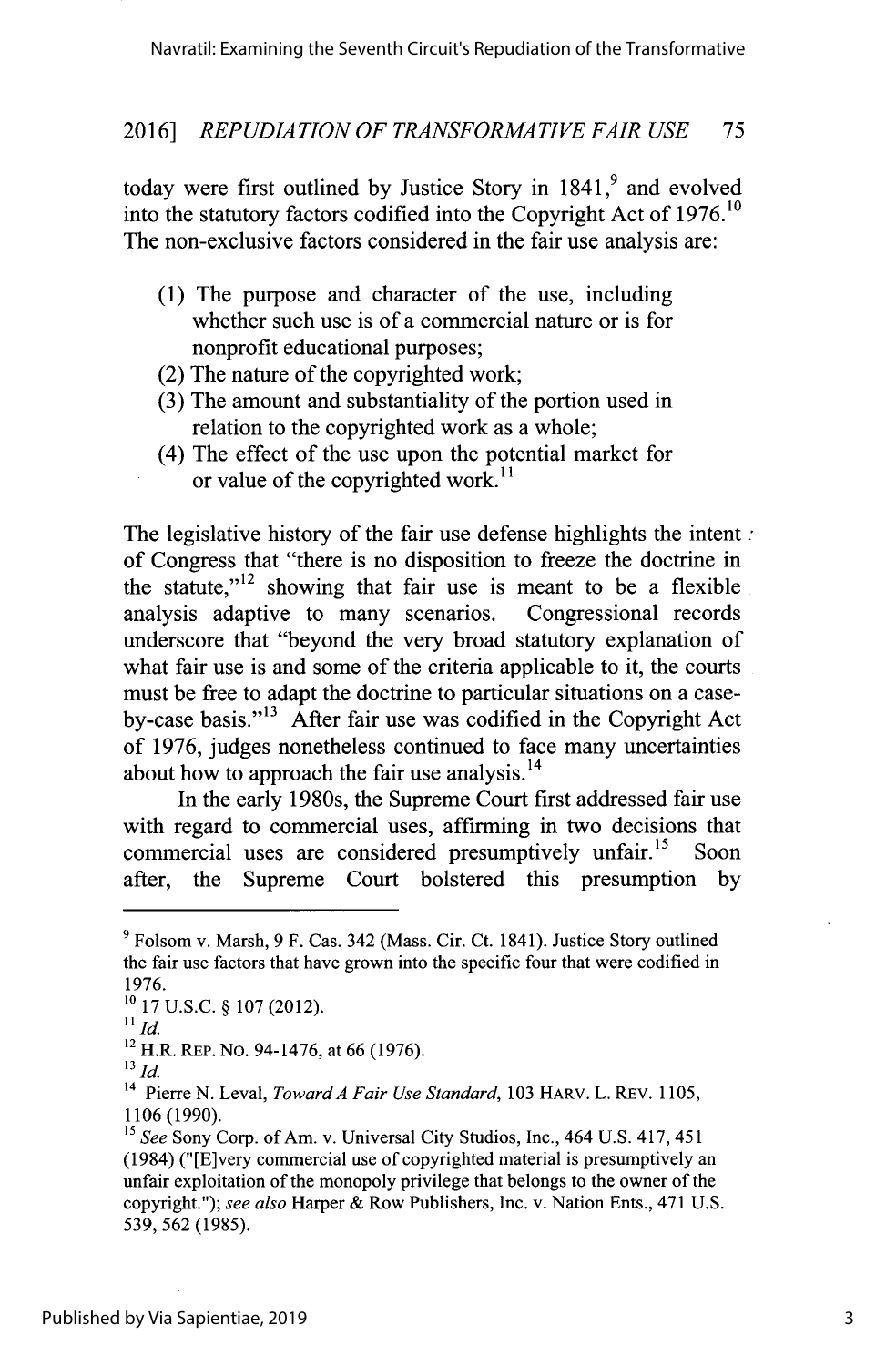### *DEPAULJ ART, TECH. & IP LAW* [Vol.XXVII:73

emphasizing the fourth fair use factor, the "market effect" of the infringement, as the most important factor.<sup>16</sup> As a result, it would be difficult for any commercial use to successfully claim the fair use defense under a market-centered paradigm of the fair use analysis where all commercial use is immediately suspect. $17$ 

The publication of an influential law review article **by** Pierre N. Leval,<sup>18</sup> and the United States Supreme Court decision in *Campbell v. Acuff-Rose Music, Inc.,19* launched a new paradigm for understanding fair use jurisprudence. The *Campbell* decision held that in conducting the fair use analysis, the first factor should be utilized to determine if a new use is transformative, and the degree to which the challenged work is transformed from the original copyrighted work.<sup>20</sup> The Supreme Court also reconsidered its position in the *Sony* decision that commercial uses should be considered presumptively unfair, $2<sup>1</sup>$  and went on to strengthen the first factor of the analysis **by** holding that the more transformative the new work, the less the other factors, like commercialism, may weigh against a finding of fair use.<sup>22</sup> *Campbell* also reaffirmed the Supreme Court's position that the fair use factors are analyzed under fact-intensive inquiries and should be considered together and evaluated on a case-by-case basis without any bright line rules. $^{23}$ 

#### *A. Cariou v. Prince* **-** *Background and Decision*

In 2000, photographer Patrick Cariou published a book of portraits and landscape photographs called *Yes Rasta.24* The

**<sup>16</sup>***See generally Harper & Row,* 471 **U.S.** *539.*

**<sup>1</sup>** Neil Weinstock Netanel, *Making Sense ofFair Use, <sup>15</sup>***LEWIS** *&* **CLARK** L. **REV. 715, 722** (2011) (commenting that under market-centered fair use analysis it was "very unlikely that any use deemed 'commercial' would also qualify as fair use.").

**<sup>18</sup>**Leval, *supra* note 14.

**<sup>19</sup>**Campbell v. Acuff-Rose Music, Inc., *510* **U.S.** *569,* **569** (1994). *<sup>20</sup>d.*

**<sup>21</sup>***See id.* at 594 ("It was error for the Court of Appeals to conclude that the commercial nature of 2 Live Crew's parody of 'Oh, Pretty Woman' rendered it presumptively unfair."). *<sup>22</sup>Id.* at *569.*

**<sup>23</sup>***Id.* at **577** (citing *Harper & Row,* **471 U.S.** at **560).**

**<sup>24</sup>**CartioU v. Prince, 714 **F.3d** 694, **698 (2d** Cir. **2013).**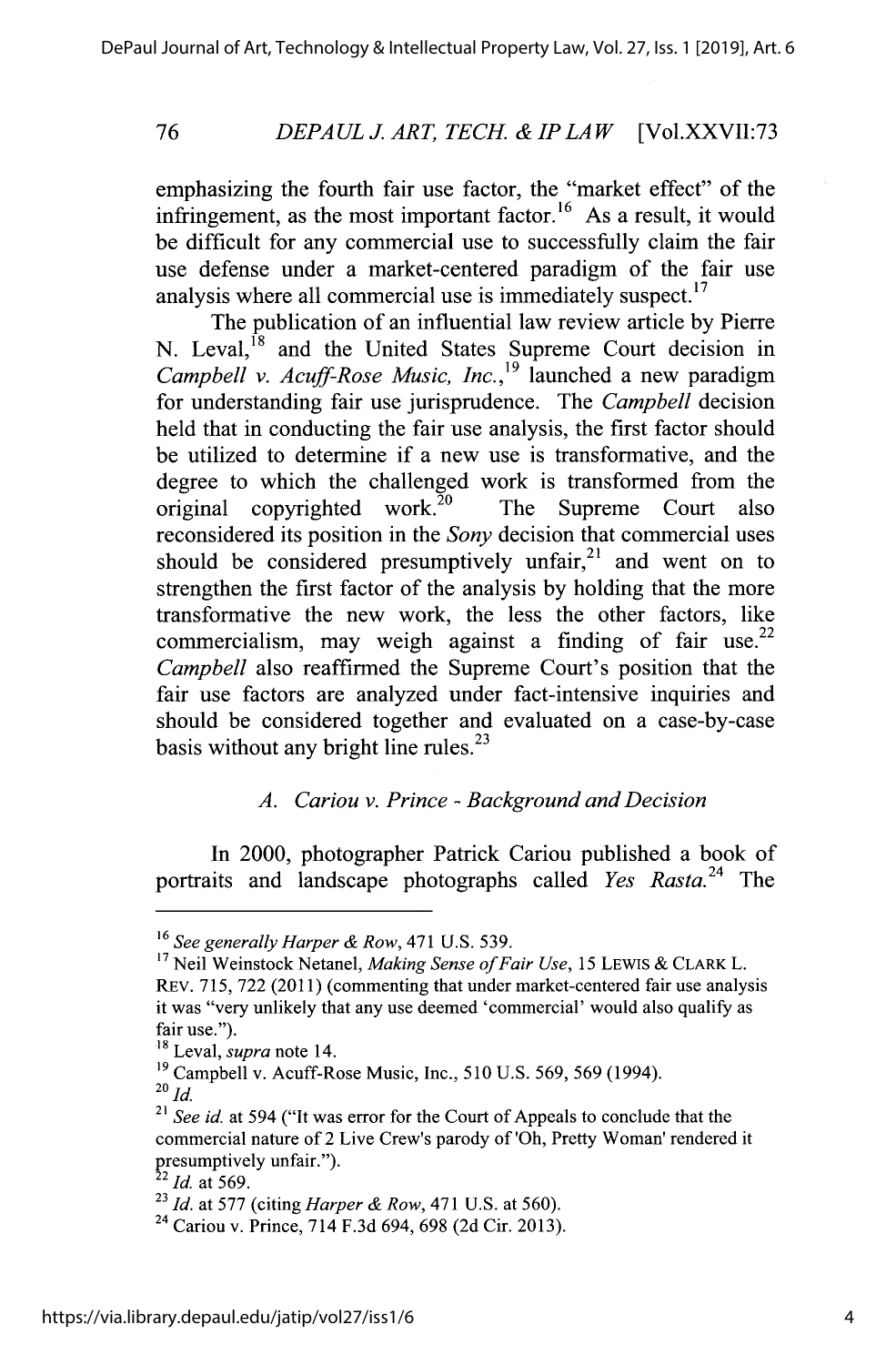images in the book were photographs taken **by** Cariou over a period of six years that he spent living with the Rastafarian people of Jamaica.<sup>25</sup> Richard Prince, an appropriation artist.<sup>26</sup> altered and then integrated several of Cariou's photographs from *Yes Rasta* into a series of works Prince called *Canal Zone* that was later exhibited in 2007 and 2008 in two galleries.<sup>27</sup> Cariou sued Prince and Gagosian Gallery, and argued that Prince infringed his copyrights in the published photographs. $28$ 

Prince countered that his series of artworks were fair use, but in ruling on summary judgment, the United States District Court for the Southern District of New York held that in order to satisfy the transformative nature of the first fair use factor the new work had to "comment on, relate to the historical context of, or critical refer back to the original works."<sup>29</sup> Prince's deposition reflected. that he did not intend to comment on Cariou or his work, and that he had no interest in what Cariou's original intent was for the *Yes Rasta* photographs.<sup>30</sup> Relying heavily on the artist's statements, the district court rejected Prince's fair use defense and granted Cariou injunctive relief, ordering Prince to deliver all infringing materials to Cariou.<sup>31</sup>

The Second Circuit reversed in part and reviewed the district court's grant of summary judgment on a de novo basis.<sup>32</sup> The Second Circuit held that the district court applied an incorrect standard while determining whether Prince's use of Cariou's photographs was a fair use. $33$  The Second Circuit went on to clarify that the "law imposes no requirement that a work comment on the original or its author in order to be transformative. . .<sup>34</sup> The Second Circuit also noted that the United States Supreme

**<sup>25</sup>***id.*

*<sup>26</sup>Id. at 699.*

**<sup>27</sup>***Id. at* **698.** Gagosian Gallery also "published and sold an exhibition catalog that contained reproductions of Prince's paintings and images from Prince's workshop."

**<sup>28</sup>***Id.*

**<sup>29</sup>**Cariou v. Prince, **784** F. Supp. **2d 337,** 348-49 **(S.D.N.Y. 2011).**

*<sup>30</sup> <sup>1</sup>Id.* at 349.

**<sup>3&#</sup>x27;** *Id.* at **351,** *355.*

**<sup>32</sup>***Cariou,* 714 **F.3d** at 704, **712.**

*<sup>&</sup>quot; Id.* at **707.**

*<sup>34</sup> Id.* at **706.**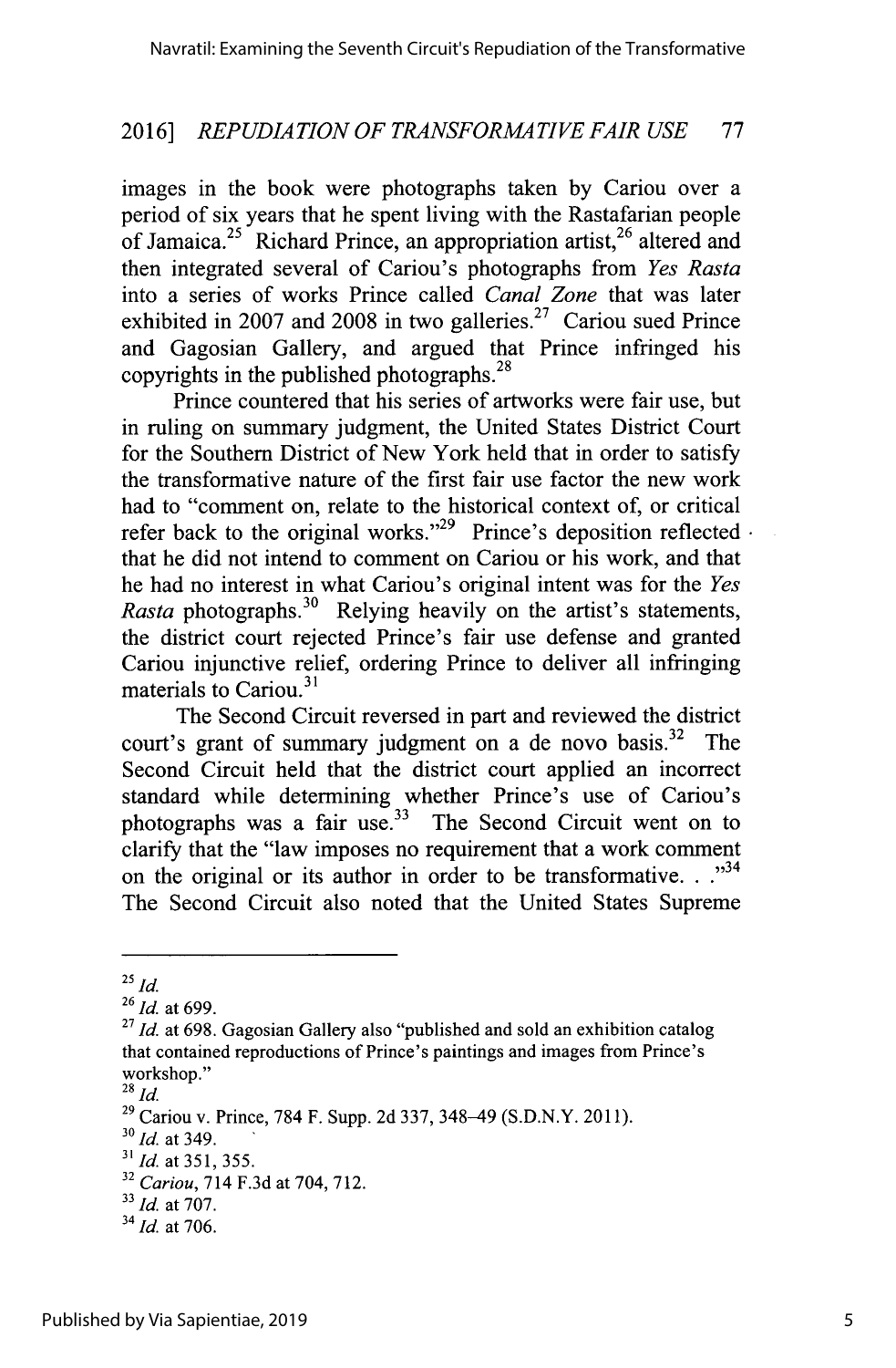#### *DEPAULJ. ART, TECH. & IPLAW* [Vol.XXVII:73

Court has previously held that in order to qualify as fair use, a new work generally must alter the original with "new expression, meaning, or message."<sup>35</sup> More importantly, in addressing Prince's deposition comments about having no interest in Cariou's original intent for the photographs, Judge Parker, writing for the Second Circuit, stated that Prince's lack of interest or intentional commentary on Cariou's original work was not dispositive.36

The Second Circuit opined that instead of focusing on Prince's artistic rationale, the court should instead examine how the works may "reasonably be perceived" in order to evaluate their transformative status.<sup>38</sup> Toward this end, the Second Circuit found the Seventh Circuit's decision in *Brownmark Films, LLC v. Comedy Partners* instructive.<sup>39</sup> In that case, Judge Parker noted that evaluating parody as a fair use is determined **by** viewing the works side by side.<sup>40</sup> Furthermore, only the original video and the new work were necessary to decide the question of fair use.<sup>41</sup> The Second Circuit similarly went on to analyze the two works in the same manner and found that the Prince's works have "a different character...expression, and employ new aesthetics with creative and communicative results distinct from Cariou's."<sup>42</sup> The court .also analyzed the works and found that some of Prince's work did not alter the original photograph to any appreciable extent, while in others "the entire source photograph is used but is also heavily obscured and altered... $1^{43}$  The court held that while five of Prince's works did not qualify as fair uses because Cariou's original "work is readily apparent,"<sup>44</sup> Prince's remaining twentyfive works were held to be permissible fair uses.<sup>45</sup>

**<sup>35</sup>***Id.* at 704 (citing *Campbell, 510* **U.S.** at *579). <sup>36</sup>Id.* at **707.**

**<sup>37</sup>***Cariou,* 714 **F.3d** at **707** (citing *Campbell, 510* **U.S.** at **582).**

*<sup>38</sup>id. <sup>39</sup>id.*

**<sup>40</sup>**Brownmark Films, **LLC** v. Comedy Partners, **682 F.3d 687, 692** (7th Cir.

<sup>2012).</sup> *<sup>4</sup> <sup>1</sup>Id.* at **690.**

**<sup>42</sup>***Cariou,* 714 **F.3d** at **708.**

<sup>43</sup>*Id.* at **710.**

*<sup>44</sup>Id.* at **701.**

*<sup>45</sup> Id.* at **706, 710, 712.**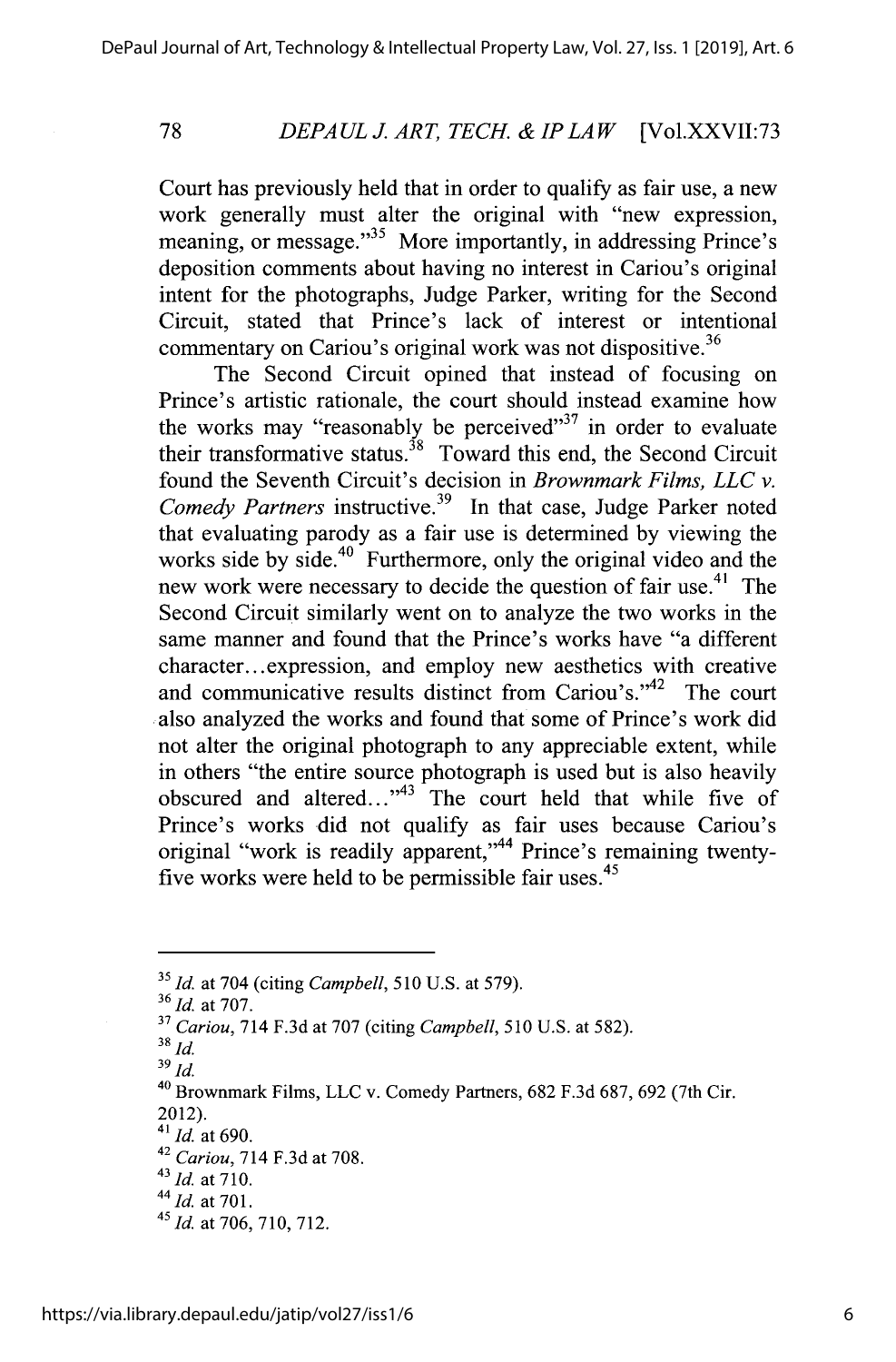#### III. **ANALYSIS**

#### *A. Kienitz v. Sconnie Nation, LLC Background and Decision*

Michael Kienitz, as a journalist and photographer from Madison, Wisconsin, earned a living working as a journalist and photographer.<sup>46</sup> Kienitz was careful throughout his career about how he licensed his work because he wanted to be able to approve<br>of the uses of his photographs.<sup>47</sup> During the inauguration of the uses of his photographs. $47$ ceremony for Mayor Soglin in April **2011,** Kienitz photographed the mayor and his family,<sup>48</sup> and shortly after the ceremony, Mayor Soglin's office obtained permission from Kienitz to use the photograph.<sup>49</sup> Kienitz did not charge a licensing fee in this instance and permitted the Mayor and his office to use the photograph for noncommercial purposes.<sup>50</sup> The photograph was later placed on the City of Madison's official website with a photo credit in the lower right hand corner that recognized Kienitz as the author. $51$ 

In March 2012, controversy circulated over an upcoming block party known as the "Mifflin Street Block Party."<sup>52</sup> This party is an annual event that started in **1969** as part of a series of student protests on the University of Wisconsin-Madison campus.<sup>53</sup> While a student at UW-Madison, Mayor Soglin was notoriously arrested at the first block party.<sup>54</sup> Sconnie Nation LLC and Underground Printing-Wisconsin **LLC** decided to create apparel displaying the phrase "Sorry For Partying" over the image of the Mayor to allude to the block party's history.<sup>55</sup> To specify the intention of their commentary, Sconnie Nation and Underground looked for a recognizable image of Mayor Soglin to

**2013).**

*4 8 id.*

<sup>49</sup>*Id.* at 1045-46.

- *s <sup>0</sup>Id.* at 1046.
- **s'** *Kienitz, 965* F. Supp. **2d** at 1046.
- **<sup>52</sup>***Id.* at 1046-47.
- <sup>53</sup> *Id.* at 1046.
- *<sup>54</sup>id.*

<sup>46</sup>Kienitz v. Sconnie Nation **LLC,** *965* F. Supp. **2d** 1042, 1044 (W.D. Wis.

*<sup>4</sup> 7 1 Id.* at 1045.

s *Id.* at 1047.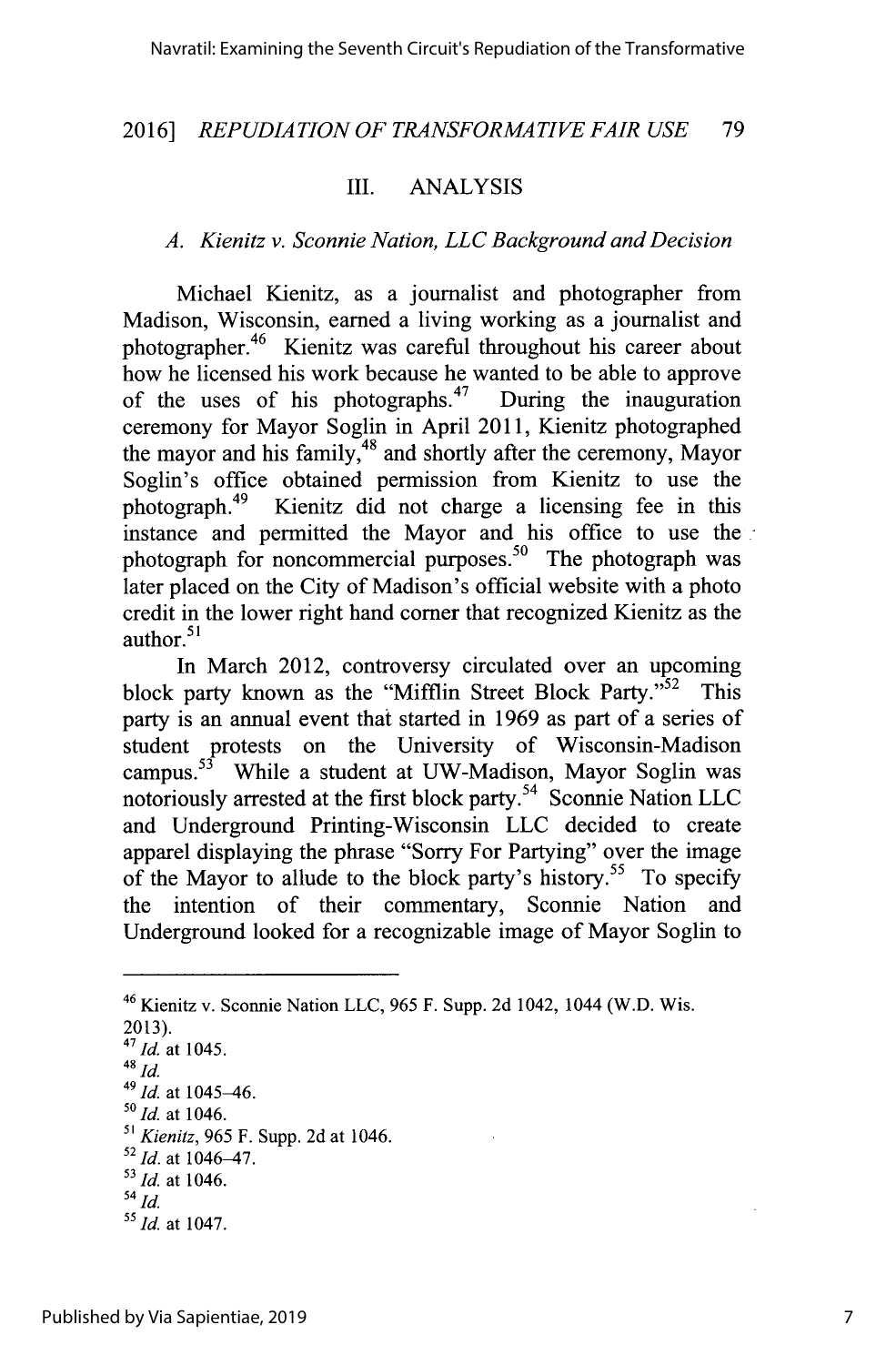#### *DEPAUL J. ART, TECH. & IP LAW* [Vol.XXVII:73

include on the apparel, and they found the photograph taken **by** Kienitz on the official City of Madison website.<sup>56</sup> Sconnie Nation downloaded and altered the photograph, making Mayor Soglin's face green against a black background, outlining the image in blue, and adding the phrase "Sorry for Partying" in multicolored text.<sup>57</sup> Kienitz later discovered that someone had created a shirt featuring his photograph of Mayor Soglin and Kienitz subsequently filed an application for federal registration of his copyright in the original Soglin photograph.<sup>58</sup>

#### *1. District Court Decision*

The United States District Court for the Western District of Wisconsin held that three of the fair use factors (the purpose and character of the use, the amount and substantiality of the portion taken, and the effect of the use on the potential market) weighed in favor of Sconnie Nation, while the nature of the original work was a neutral factor and did not weigh for or against either party.<sup>59</sup> In considering the first factor, the district court noted that the crux of their inquiry was whether the new work "supersedes the original work, or instead adds something new with a further purpose or of a different character." $60$  The court further noted that the defendants did not use an exact copy of the photograph for profit,  $61$  and that the "robust transformative nature **. . .** tips this factor toward fair use, even taking into account the fact that the shirts were a commercial product." $62$  The court commented on all of the The court commented on all of the changes that were made to Kienitz's original photograph, including a "monochromatic outline of Mayor Soglin's image in a Paschke-eque neon green, similar in appearance to a photographic negative,<sup>"63</sup> and that the defendants used the original photograph "as raw material to create something entirely new with a different

*<sup>56</sup>Kienitz, 965* F. Supp. **2d** at 1046.

*<sup>57</sup> id.*

<sup>&</sup>lt;sup>58</sup> *Id.* at 1048

*<sup>59</sup>Id.* at *1055.*

*<sup>60</sup>Id.* at 1049.

**<sup>61</sup>***Kienitz, 965* F. Supp. **2d** at **1050.** *<sup>6</sup><sup>2</sup>Id.* at **1051.**

*<sup>63</sup> 1 d.* at **1050.**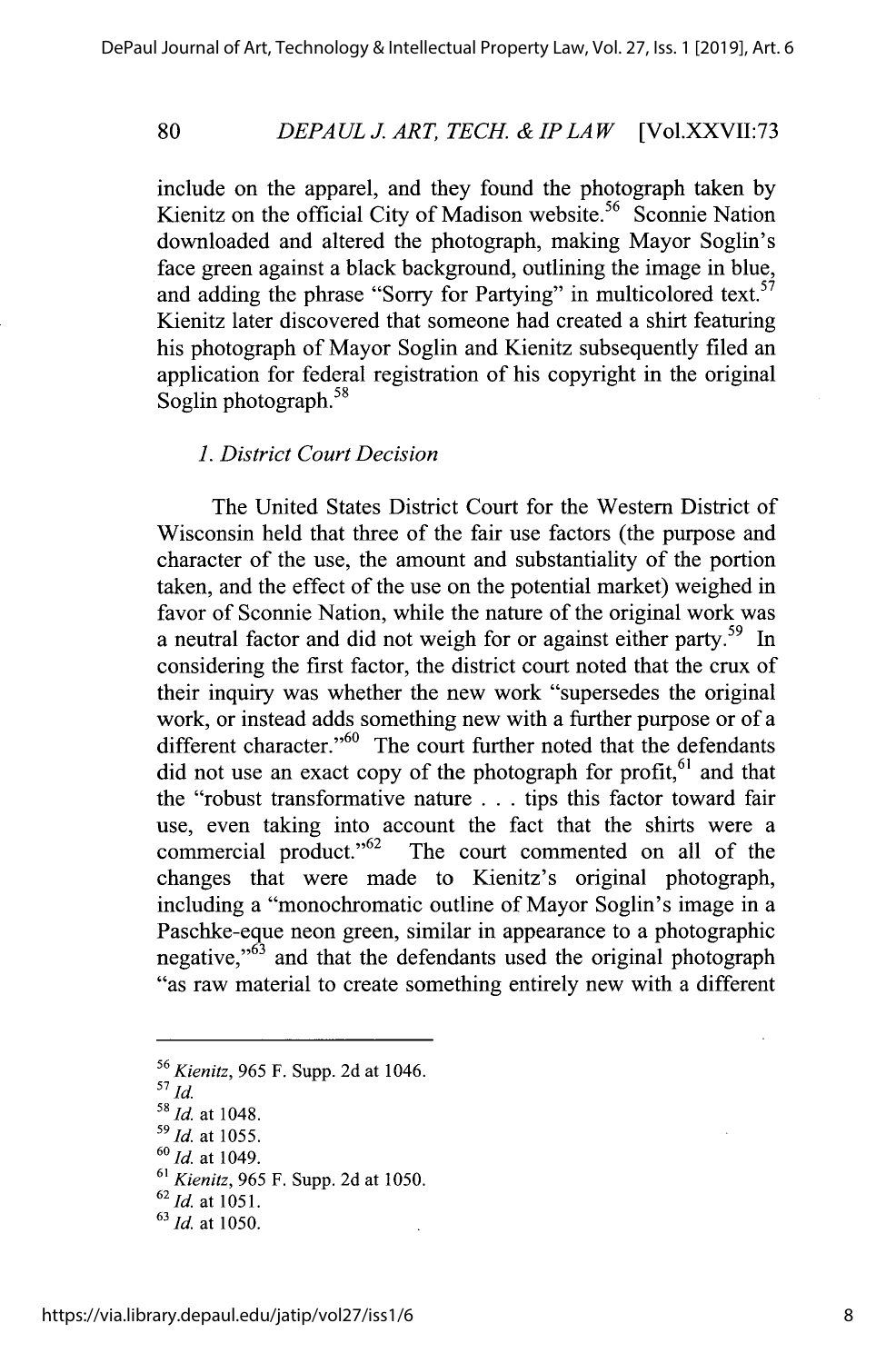aesthetic, message and meaning."64 With regards to the market effect factor, the district court held that seeing the images next to one another was enough to realize that the shirts "were not a substitute for and did not reduce the demand for Kienitz's photographic portrait **. . . "65** The district court supported this assertion **by** citing *Campbell,* wherein the Supreme Court stated that in works that are truly transformative, the new work is not likely to affect the market for the original because parodies and originals usually "serve different market functions."<sup>66</sup>

#### *2. Seventh Circuit Decision*

The Seventh Circuit affirmed the district court's decision but used different reasoning.  $67$  Judge Easterbrook attested that. transformative use "is not one of the statutory factors," $68$  and went. on to say that the Seventh Circuit is skeptical of the approach. adopted **by** the court in *Cariou* because skewing the fair use analysis heavily toward the transformative use factor could potentially override **§ 106** of the Copyright Act's protection for derivative works. $^{69}$  The Seventh Circuit further held that the most important of the four fair use factors explicitly mentioned in **§ 107** of the Copyright Act is the market effect factor.<sup>70</sup> The court concluded that apparel is not a substitute for the original photograph<sup>'1</sup> because Kienitz never argued that he planned to license his photograph for apparel purposes nor did Kienitz argue that Sconnie Nation's products decreased the demand for the original photograph or the demand for any other use of that photograph.<sup>72</sup> Judge Easterbrook stated that the defendants did not need to use Kienitz's photograph of Mayor Soglin as they could have taken their own picture, and that the fair use defense was not intended to protect "lazy appropriators" but to "facilitate a class of

64 *id.*

 $\ddot{\phantom{0}}$ 

*<sup>6</sup> <sup>1</sup>Id. at* 1054.

*<sup>6 6</sup>Kienitz, 965* F. Supp. **2d** at 1054 (citing *Campbell,* **510 U.S.** at **591).**

**<sup>67</sup>**Kienitz v. Sconnie Nation **LLC, 766 F.3d 756, 760** (7th Cir. 2014). *<sup>6</sup>*

*<sup>1</sup>Id.* at **758.**

**<sup>69</sup>** *id.*

 $70$  *Id.* 

**<sup>71</sup>***Id.* at **759.**

<sup>72</sup>*Kienitz, 766* **F.3d** at **759.**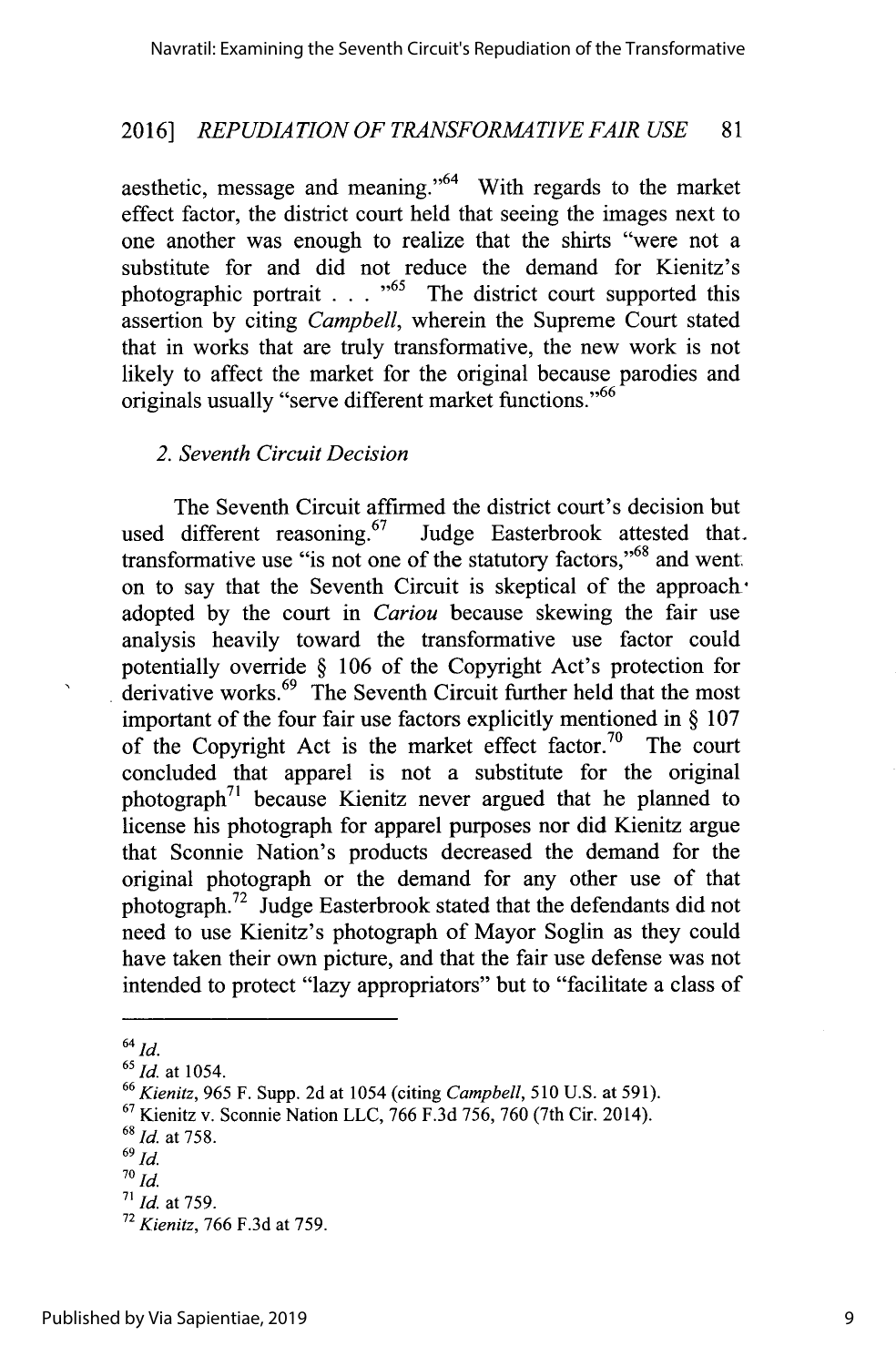#### *DEPAUL1 ART, TECH. & IP LAW* [Vol.XXVII:73 **82**

uses that would not be possible if users always had to negotiate with copyright proprietors."<sup> $73$ </sup> The opinion concluded by stating that the infringement **by** Sconnie Nation might impact Kientz's long term commercial market for the picture, but this "is not enough to offset the fact that, **by** the time defendants were done, almost none of the copyrighted work remained."<sup>74</sup>

# *B. Questioning the Relevance of Transformative Use to the Fair Use Analysis*

*In Kienitz v. Sconnie Nation, LLC.,* the Seventh Circuit Court of Appeals contended that "asking whether something is transformative or **not..** .could override **§ 106(2)** of the Copyright Act, which protects derivative works."<sup>25</sup> To reiterate, in *Campbell*, the Supreme Court described transformative use as whether the new work "adds something new, with a further purpose or different character."<sup>76</sup> More recently, other courts have decided transformative use exists "where the defendant uses a copyrighted work in a different context to serve a different function than the original."<sup>77</sup> The Court also stated in *Campbell* that transformative uses are "at the heart of the fair use doctrine's guarantee of breathing space within the confines of copyright."<sup>78</sup> The Supreme Court has further articulated how to balance the other factors with the transformative use aspect of the first factor: "the more transformative the new work, the less will be the significance of the other facts, like commercialism, that may weigh against a finding of fair use."<sup>79</sup> Since the *Campbell* decision, courts have taken note of the transformative use analysis, and that analysis has become the dispositive factor of the fair use determination in many cases.<sup>80</sup>

*<sup>79</sup> Id.* at 569.

 $^{73}$  *Id.* 

<sup>74</sup>*Id. at* **760.**

*<sup>7</sup> 1d. at* **758.**

**<sup>76</sup>***Campbell,* **510 U.S.** at *572.*

n Warner Bros. Ent., Inc. v. RDR Books, **575** F. Supp. **2d** *513,* 541 **(S.D.N.Y. 2008).**

*Campbell, 510* **U.S.** at **579.**

**<sup>80</sup>**Jeremy Kudon, Note, *Form Over Function: Expanding the Transformative Use Test for Fair Use,* **80 B.U.** L. REV. **579, 583** (2000).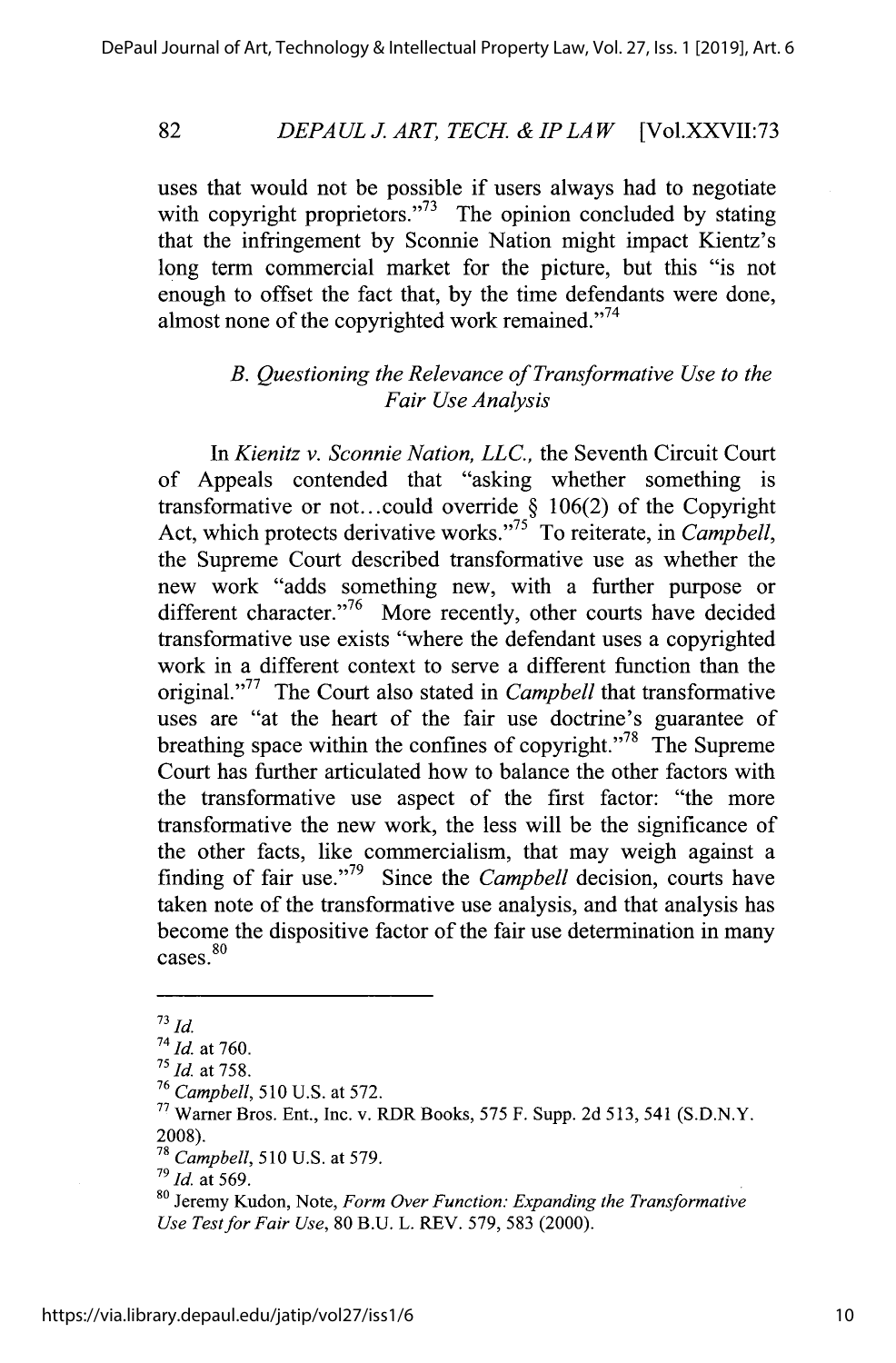However, given the broad language of the Copyright Act, concerns regarding the potential implications on derivative works, such as those expressed **by** Judge Easterbrook in *Sconnie Nation,* are to be expected.<sup>81</sup> Concern over the implications of the transformative use inquiry on the issue of derivative works might itself stem from the Copyright Act which defines a "derivative work" as one "based upon one or more preexisting works, such as a translation, musical arrangement, dramatization, fictionalization, motion picture version, sound recording, art reproduction, abridgment, condensation, or any other form in which a work may be recast, transformed, or adapted." $82$  While the first portion of the definition illustrates what kinds of changes to a prior work would constitute a derivative work, the latter half significantly broadens the scope of the definition. $83$ 

Many court opinions have found that transformative use is different from merely transforming a prior work into a derivative work. In *Castle Rock Entertainment v. Carol Publishing Group,* for example, defendants created *The Seinfeld Aptitude Test,* a book of 643 trivia questions meant to test the reader's knowledge and memory of the characters and the events in the popular television sitcom. <sup>84</sup> The court there found that the defendants' work had "transformed Seinfeld's expression into trivia quiz book form with little, if any, transformative purpose," and concluded that this factor weighed against a finding of fair use. $85$  The court noted that the defendants used at least some iota of creative expression, so that they had potentially created a derivative work. However, in order to clarify any potential confusion with the term "transformative," the court stated that "[a]lthough derivative works that are subject to the author's copyright transform an original work into a new mode of presentation, such works-unlike works of fair use-take expression for purposes that are not 'transformative."<sup>86</sup> The court unambiguously precluded the view

**<sup>8</sup>** R. Anthony Reese, *Transformativeness and the Derivative Work Right, 31* **COLUM. J.L. &** ARTS 467, 494 **(2007-2008).**

**<sup>82</sup>17 U.S.C. § 101** (2014) (defining "derivative work").

**<sup>83</sup>**Reese, *supra* **n.81,** at 468.

**<sup>84</sup>**Castle Rock Ent., Inc. v. Carol Pub. Group, Inc., **150 F.3d 132, 135 (2d** Cir. **1998).**

*<sup>&</sup>quot;Id.* at 143.

*<sup>86</sup> id.*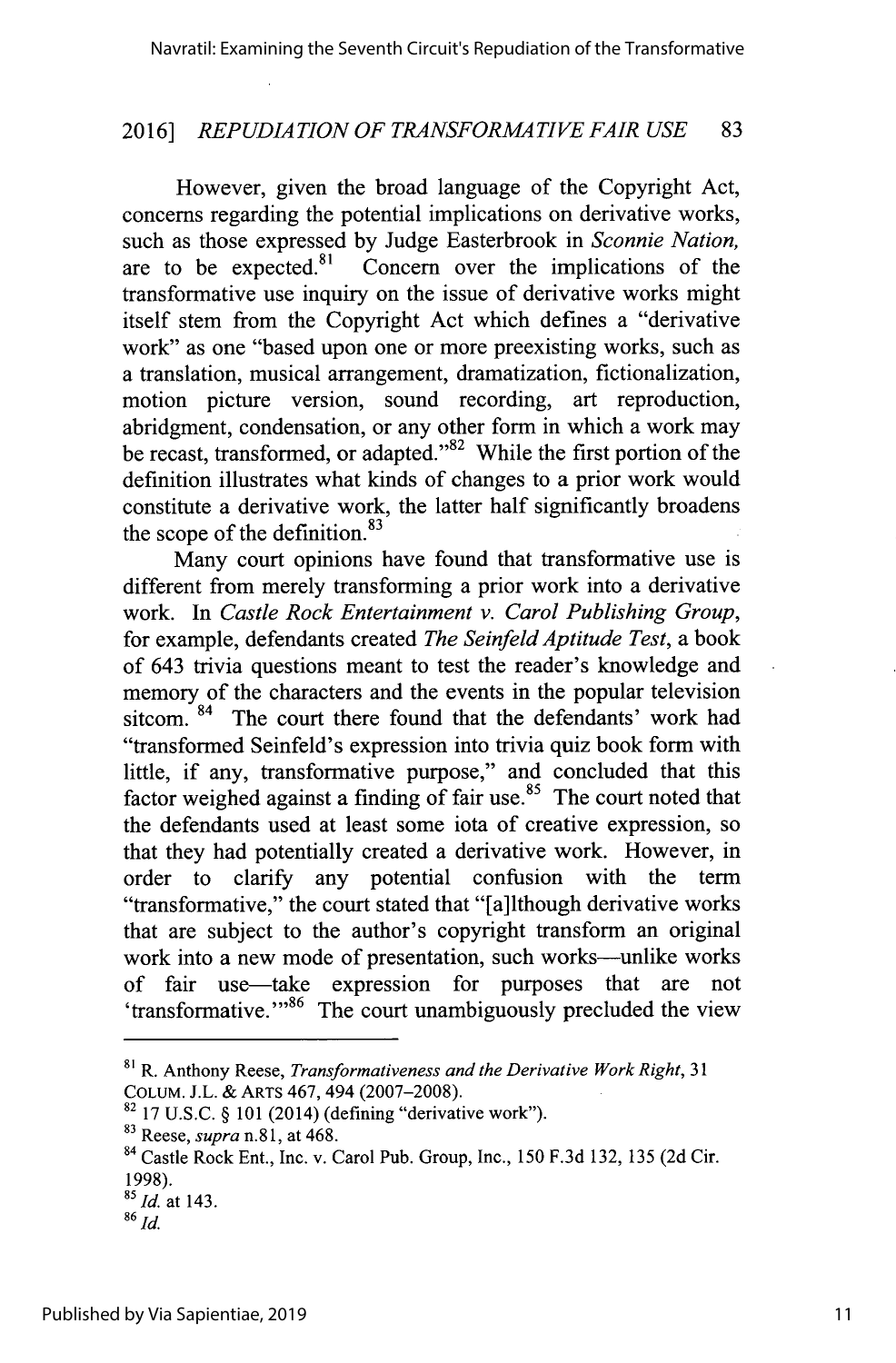#### *DEPAUL J. ART, TECH. & IP LAW* [Vol.XXVII:73

that the particular transformation utilized in the production of a derivative work would unavoidably also count towards making that new work a transformative use within the framework of fair use analysis.<sup>87</sup>

In *Dr. Seuss Enterprises, L.P. v. Penguin Books,* defendants wrote a book called *The Cat NOT in the Hat,* and used the writing style of Dr. Seuss' *The Cat in the Hat* in order to tell the story of the O.J. Simpson murder trial.<sup>88</sup> The district court found that the new work seemed to be a classic example of a derivative work because the defendants took the main character from the copyrighted work and placed that character in a new setting to tell their new story.89 However, the Ninth Circuit found that the plaintiff prevailed on its *prima facie* infringement claim because although the content of the original work was transformed, there was no effort to create a transformative work, as the new work did not make any reference to the original in the sense of a parody, but merely utilized the prior work's main character and writing style.<sup>90</sup> This case is yet another example of a circuit court distinguishing between the transformation elements of derivative works from the transformation required for a transformative use. These two cases, and fair use analysis cases generally, do not tend to consider the transformation of the original copyrighted work in the degree of transformation inquiry.<sup>91</sup>

However, the rationale used in *Kientz* undermining the relevancy of the "transformative use" analysis in *Cariou,* is flawed and problematic. First, although the *Cariou* case is different from other transformative use cases because of Prince's testimony, which suggested that he did not purposefully intend to comment on the original work, the *Campbell* decision did not constrain transformative use with a prior intent or aforethought requirement on behalf of the alleged infringer. $92$  Second, although the term "transformative use" does not appear in the text of **§ 106** of the

**<sup>87</sup>**Reese, *supra* n.81, at **471-72.**

Dr. Seuss Enter's., L.P. v. Penguin Books **USA,** Inc., **109 F.3d** 1394 (9th Cir. **1997).**

*<sup>9</sup> Id.* at **1397.**

**<sup>90</sup> -Id.** at **1401.**

**<sup>91</sup>***Reese, supra* n.81, at 468.

**<sup>92</sup>**Cariou v. Prince, **784** F. Supp. **2d** at **350, 352.**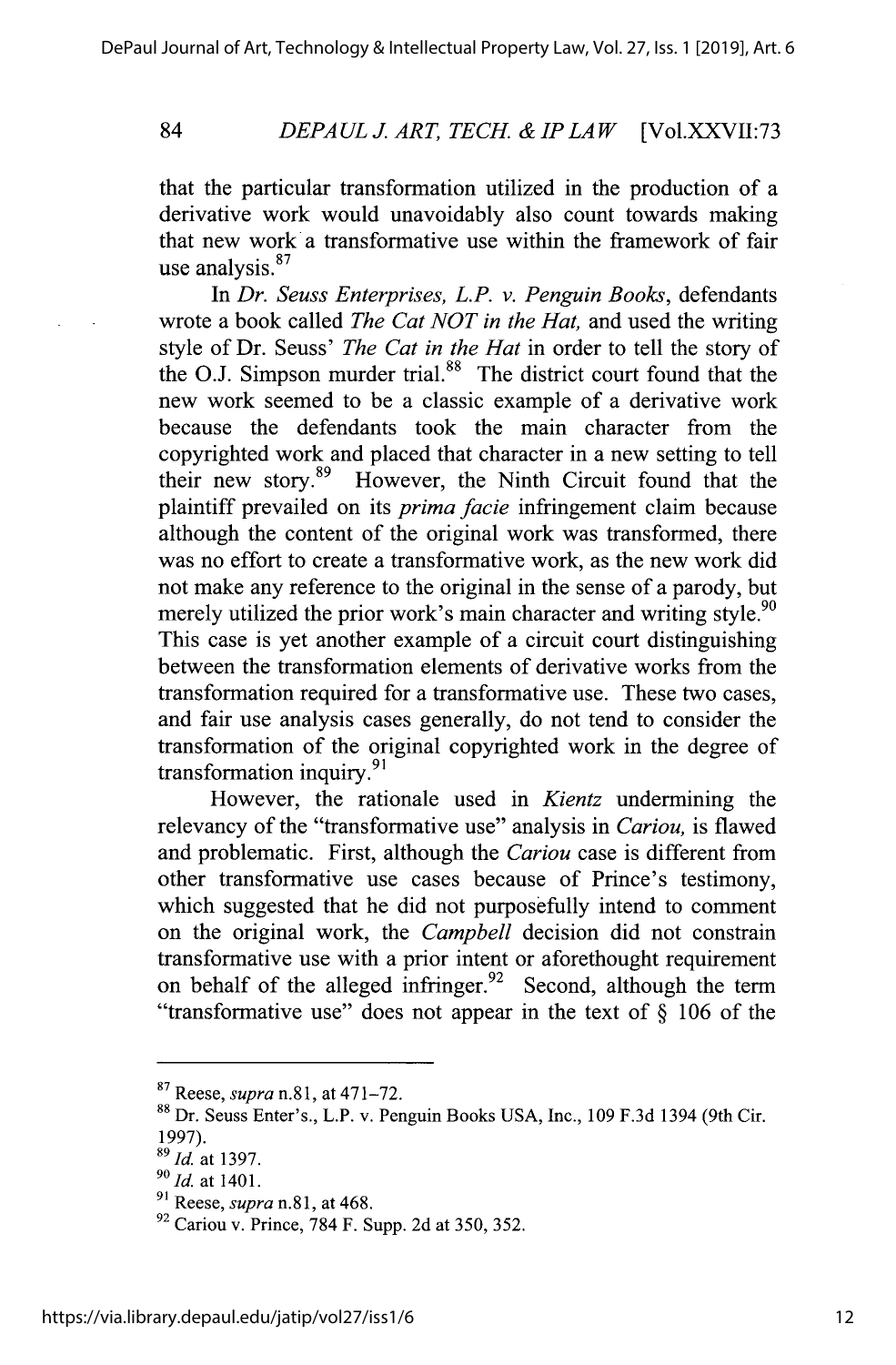Copyright Act, the Seventh Circuit fails to appreciate the specific legislative intent in creating a set of four non-exclusive factors to be part of fair use analysis.  $93\degree$  Congressional records show that Congress did not want to create a rigid fair use analysis, especially "during a period of rapid technological change."<sup>94</sup> Furthermore, the Congressional record emphasizes that a rigid fair use standard would not be appropriate due to "the endless variety of situations and combinations of circumstances that can rise in particular cases."<sup>95</sup> Congress sought to codify a fair use standard that would retain its relevance into the modem age, and granted judges a measure of discretion for determining fair use under the unique facts and circumstances of each individual case.

# *C. Primacy of the Market Effect*

*In Kienitz v. Sconnie Nation LLC,* Judge Easterbrook contends that he "think[s] it best to stick with the statutory list, of which the most important usually is the fourth (market effect). $^{96}$ Judge Easterbrook further details how the market effect factor should be analyzed based on "whether the contested use is a complement to the protected work (allowed) rather than a substitute for it (prohibited)."<sup>97</sup> The court then concludes that the t-shirts with the new work are not a substitute for the original photograph of Mayor Soglin and that Kienitz did not contend that defendants interrupted a plan to license the work for apparel.<sup>98</sup>

There are several potential issues with this analysis of the market effect factor. First, if the Seventh Circuit truly wants to step back to a more statutorily authentic fair use standard, there is a larger hurdle to overcome: the statutory text of the fourth factor reads "the effect of the use upon the potential market for or value of the copyrighted work."<sup>99</sup> If the statute requires that judges "shall include" $100$  consideration of all four factors, why has "effect"

**<sup>9</sup>**H.R. REP. **No.** 94-1476 **(1976).**

*<sup>94</sup>Id.* at **5680.**

*<sup>95</sup>id.*

*<sup>96</sup>Kienitz,* **766 F.3d** at **758.**

*<sup>97</sup> Id.*

*<sup>9</sup> Id.* at **759.**

**<sup>99 17</sup> U.S.C. §** 107(4). **<sup>100</sup>17 U.S.C. § 107.**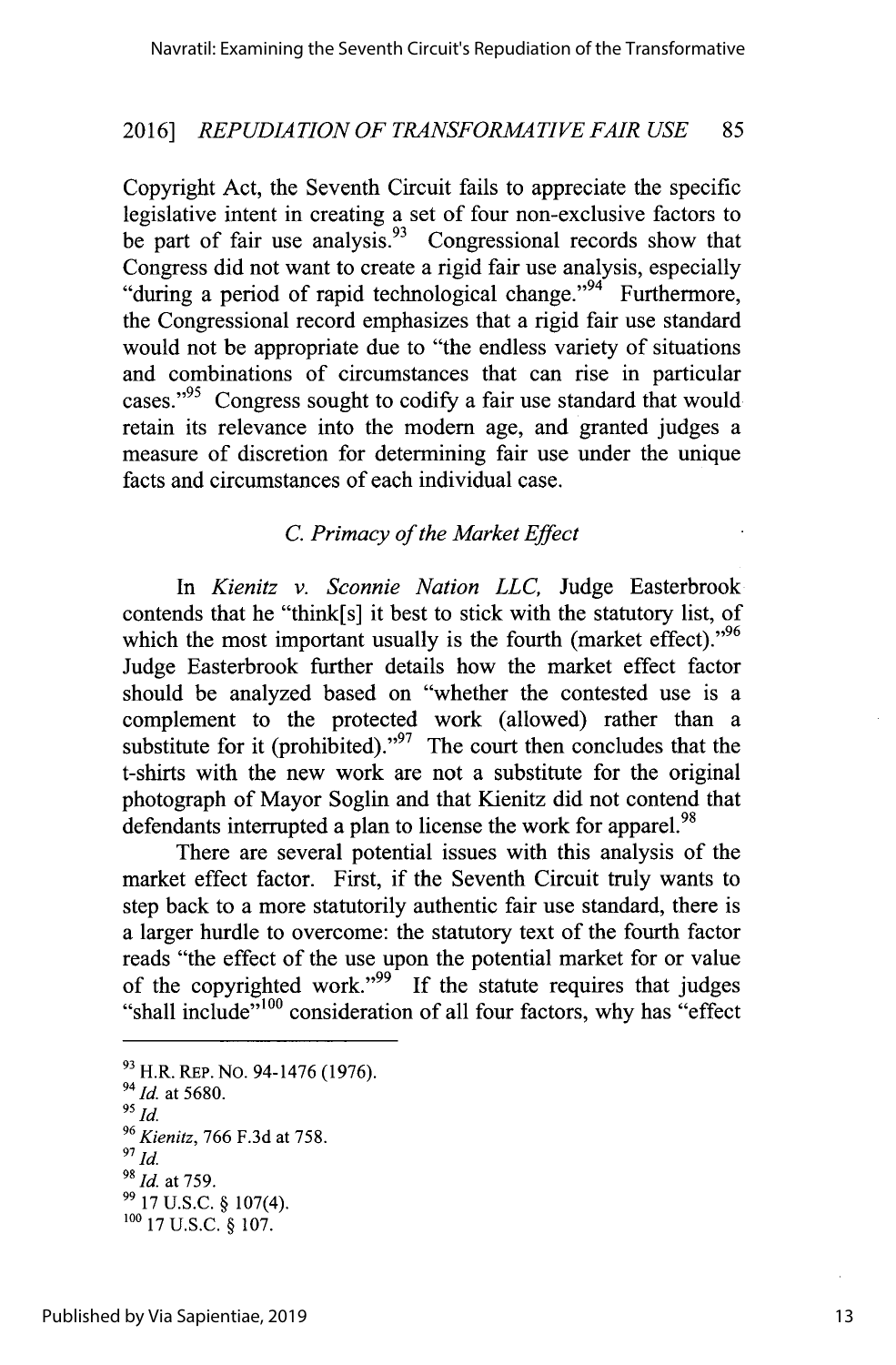#### *DEPAUL J. ART, TECH. & IPLAW* [Vol.XXVII:73

upon the potential market" $1001$  been almost exclusively interpreted as harm on the potential market? It is difficult to argue that statutory authenticity is important and then chose to ignore the relevance of clear statutory language. Second, analysis of the market effect factor can be flawed. Under the fourth factor, judges may consider the effect on the current or potential market for the work.<sup>102</sup> The problem with this analysis is that it can be construed very broadly. It is possible to hypothesize a potential future market for any specific work. To argue that future potential markets are relevant in market effect analysis has the power to potentially undermine the dissemination and public welfare goals of copyright law. The fourth factor is underpinned **by** circular logic, and this makes applying the factor problematic. $^{103}$ 

*In Princeton University Press v. Michigan Document Services, Inc.,* the Sixth Circuit Court of Appeals heard a case regarding a commercial copy shop that reproduced large amounts of scholarship, *e.g.,* textbooks, bound them into coursepacks, and sold them to students without notifying the copyright holder or paying licensing fees.<sup>104</sup> The majority found that the use did not constitute fair use, and infringed the copyrights of the textbook authors. However, Judge Ryan, writing for the dissent, reiterates the original panel opinion which summarized the circularity argument of the market effect factor **by** stating that "[t]he right to permission fees is precisely what is at issue here. It is circular to argue that a use is unfair, and a fee therefore required, on the basis that the publisher is otherwise deprived of a fee." $105$  When the market effect factor is the only relevant fair use factor **-** either because the facts of the case render the other factors inconclusive or because a court believes that the market effect factor is

**<sup>101</sup>17 U.S.C.** *§* 107(4).

**<sup>102</sup>***See, e.g.,* Sony v. Universal City Studios, Inc., 464 **U.S.** 417, *453* (1984).

**<sup>103</sup>**Anthony Davis Jr., *Fair Use: Articulating the Liberal Approach, PORTAL:* **LIBRARIES AND THE ACADEMY** 121, *125* (2012),

https://www.press.jhu.edu/journals/portal-libraries-and-the-academy/portal-pr e\_print/current/articles/12.2davis.pdf

<sup>&</sup>lt;sup>104</sup> Princeton University Press v. Michigan Document Services, Inc., 99 F.3d **1381,** 1408 **(1996).**

**<sup>5</sup>Id.** at 1407 (Ryan, **J.,** dissenting).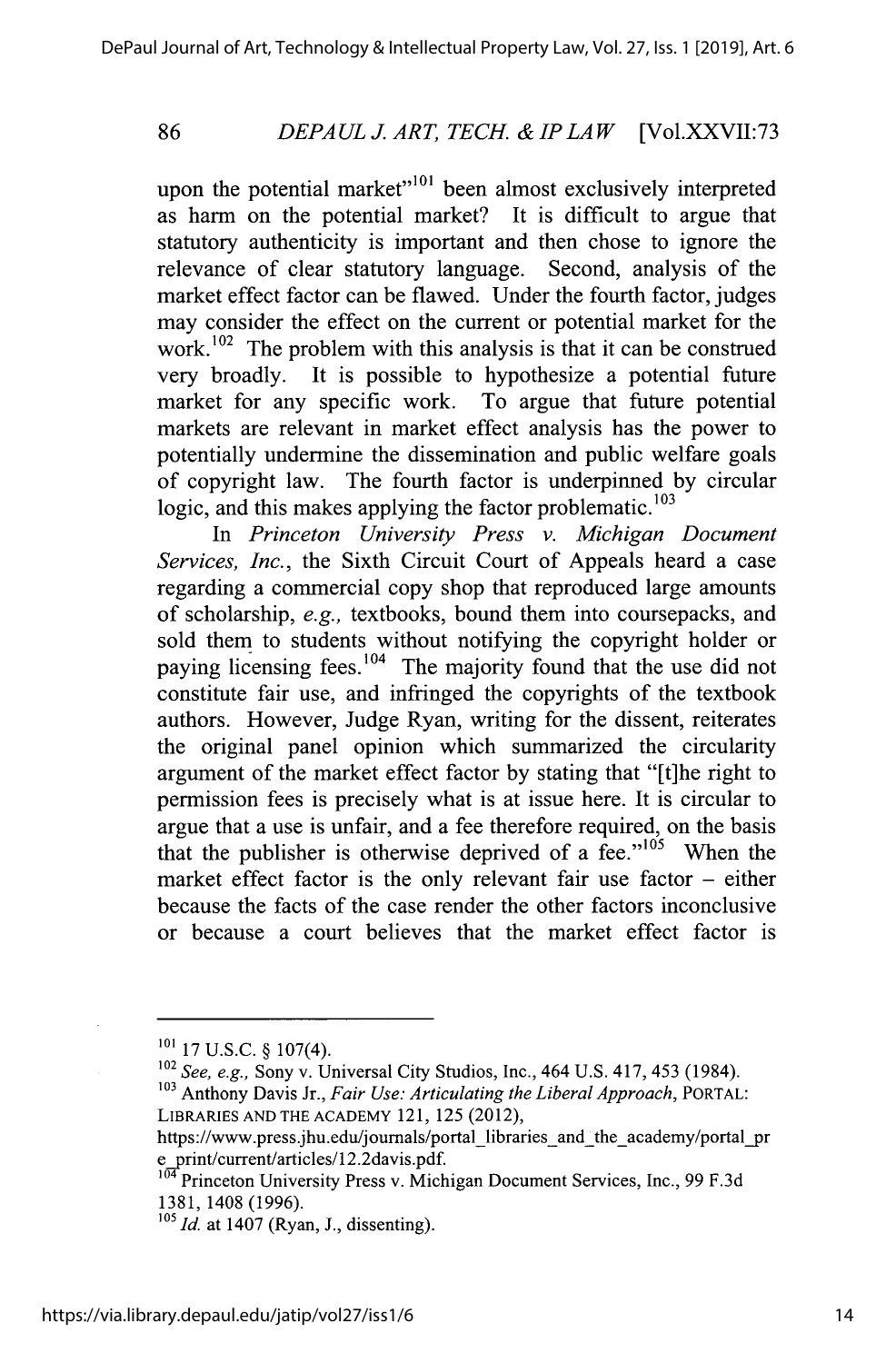"[usually] the most important"<sup>106</sup> – the reality of the market effect argument's circularity becomes apparent.

*In American Geophysical Union v. Texaco, Inc.,* another case where the circularity issue of factor four was evident, the Second Circuit found the photocopying of scientific journals to be used **by** Texaco researchers was not a fair use.<sup>107</sup> However, when the court addressed the market effect factor, it found that only a minimal amount of subscriptions had been lost from the copying, but large earnings were lost from the market for licensing fees for individual  $arteles.<sup>108</sup>$  Although the court attempted to address the circularity problem, the majority found that they only had to consider reasonable or likely to be developed markets, and that the market for licensing works was reasonable or likely to be developed.<sup>109</sup> Judge Jacob's dissent argued that the circularity problem was not avoided, because the market for licensing can be reasonably expected to develop if the court rejects Texaco's fair use defense,' and the court cannot hold a particular use as infringing unless there is an existing market that can be harmed.<sup>110</sup> While the kind of circularity problem described within the market effect factor in *Princeton University Press or American Geophysical Union* is not directly at issue in the *Kienitz* case, assigning prime importance to a factor that frequently faces such potential for circular reasoning is a disservice to the goals of copyright law.

# IV. **FUTURE IMPLICATIONS AND CONCLUSION**

The consequence of *Kienitz v. Sconnie Nation LLC* is that the fair use analysis, which is already wrought with ambiguity, is clouded with even more uncertainty. **By** directly rejecting the transformative use trend, the Seventh Circuit created a circuit split. The Second Circuit, as evident in the *Cariou* decision, follows *Campbell* and incorporates a transformative use inquiry into its fair use analysis, while the Seventh Circuit now gives more credence to the market effect factor. The Supreme Court has denied

**<sup>106</sup>**Kienitz v. Sconnie Nation **LLC, 766 F.3d** at *758.*

**<sup>107</sup>**American Geophysical Union v. Texaco, Inc., **60 F.3d 913 (2d** Cir. 1994).

*<sup>&#</sup>x27;s Id* at **930-31.**

*<sup>09</sup>Id* at **930.**

 $\frac{110}{10}$  *Id.* at 937 (Jacobs, J., dissenting).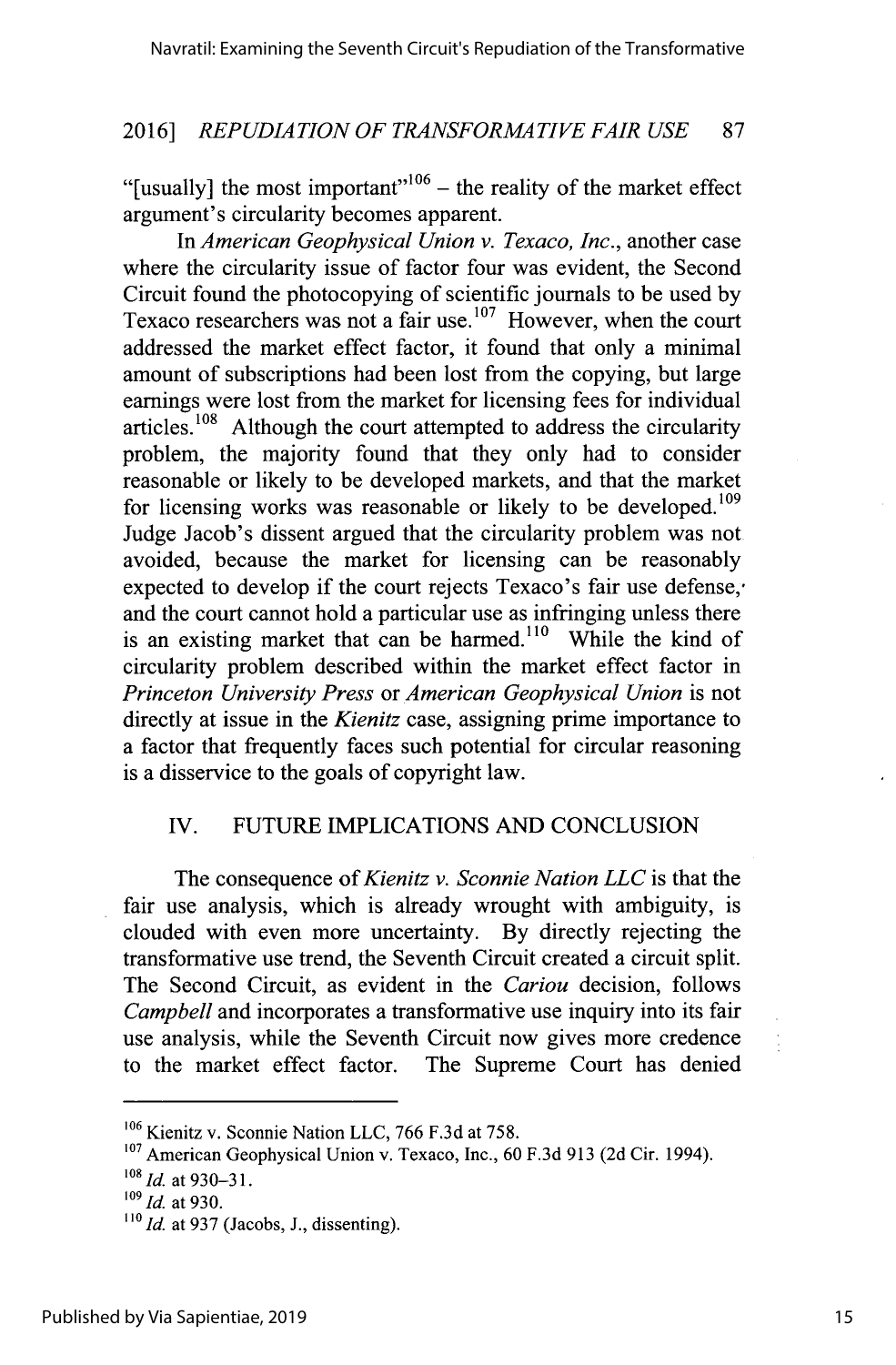**88**

### *DEPAULJ. ART, TECH. & IP LAW* [Vol.XXVII:73

certiorari on the *Kienitz* case, which leaves the messy question of transformative fair use stuck in its current form.

More broadly, if the trend ignited **by** the Seventh Circuit court continues in future cases **-** if the fair use analysis continues to become primarily dependent on whether the contested use is a "complement" rather a "supplement" **-** this may have significant implications for the purposes of American copyright law as we understand them. It is possible to have a use that is transformative in the sense of the first factor of the fair use analysis, but that might also impinge on the potential market for the original use. In such a situation, which aim of copyright law prevails: incentivizing creation, or allowing access for the public welfare of society? Furthermore, due to the circular logic intrinsic in the fourth factor analysis of market effect, concerns may arise given that there can be a potential future market for anything. Furthermore, the *Kienitz* decision is problematic because it does not clarify the questions that remain with regard to the market effect factor. For example, the decision does not clarify how to determine if there is a market or potential market, and it does not clarify how to properly quantify the likelihood of harm to such markets. The opinion also does not address the problems of circular logic and argument that anything can have a specific market. If it is true that the market effect factor is more relevant because it is explicitly mentioned in the Copyright Act then should it not be easier to quantify and recognize?

In conclusion, although *Kienitz v. Sconnie Nation, LLC* was correctly decided, the Seventh Circuit's rationale for a finding of fair use, which dismantles the trend of courts to engage in a transformative use analysis, was both contrary to Supreme Court precedent and unhelpful to the broader question of applying fair use with some consistency. The *Kienitz* opinion is incorrect in its assertion that transformative use analysis will impinge upon the statutorily protected right of derivative works, due to the fact that court opinions since *Campbell* have shown that judges can pull apart questions of "transformative use" from issues of whether a derivate work was created. Furthermore, although some might consider application of the market effect factor more objective than the transformative use factor, the market effect factor is oftentimes based on problematic circular logic. Moreover, if the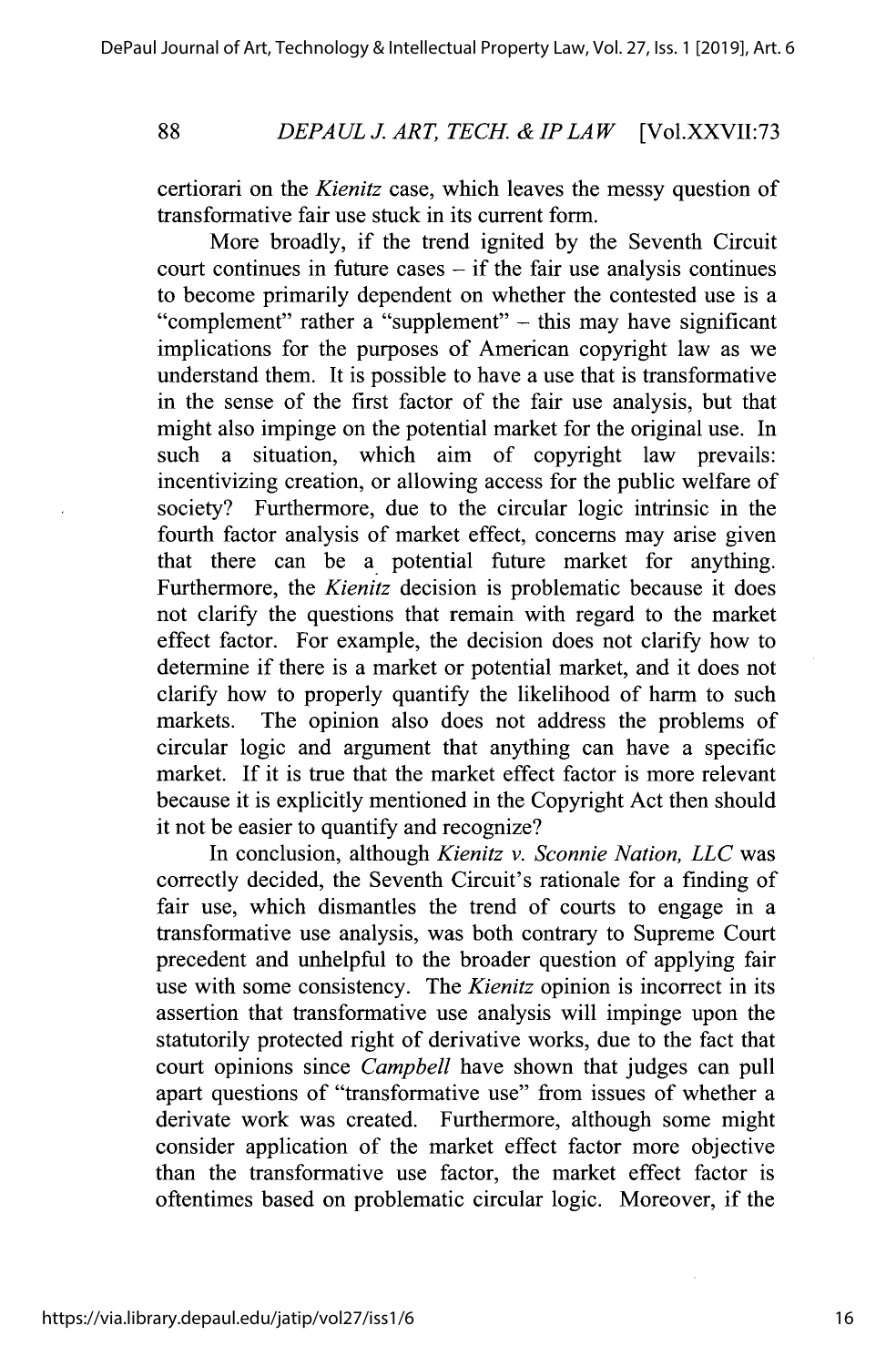true goal of the *Kienitz* decision is to return to authentic statutory interpretation of the fair use standard, "market effect" needs to be analyzed in light of potential market harm and potential market help. When courts give any one factor primacy, they ignore the Congressional intent for the fair use analysis, which is based on the balancing of all the statutory factors.

*Alexandra Navratil\**

**J.D.** Candidate, **2018,** DePaul University College of Law; B.A./M.A. 2012, Loyola University Chicago. **I** would like to thank Professor Michael Grynberg for his time and suggestions, and my patient editors for their help and support.